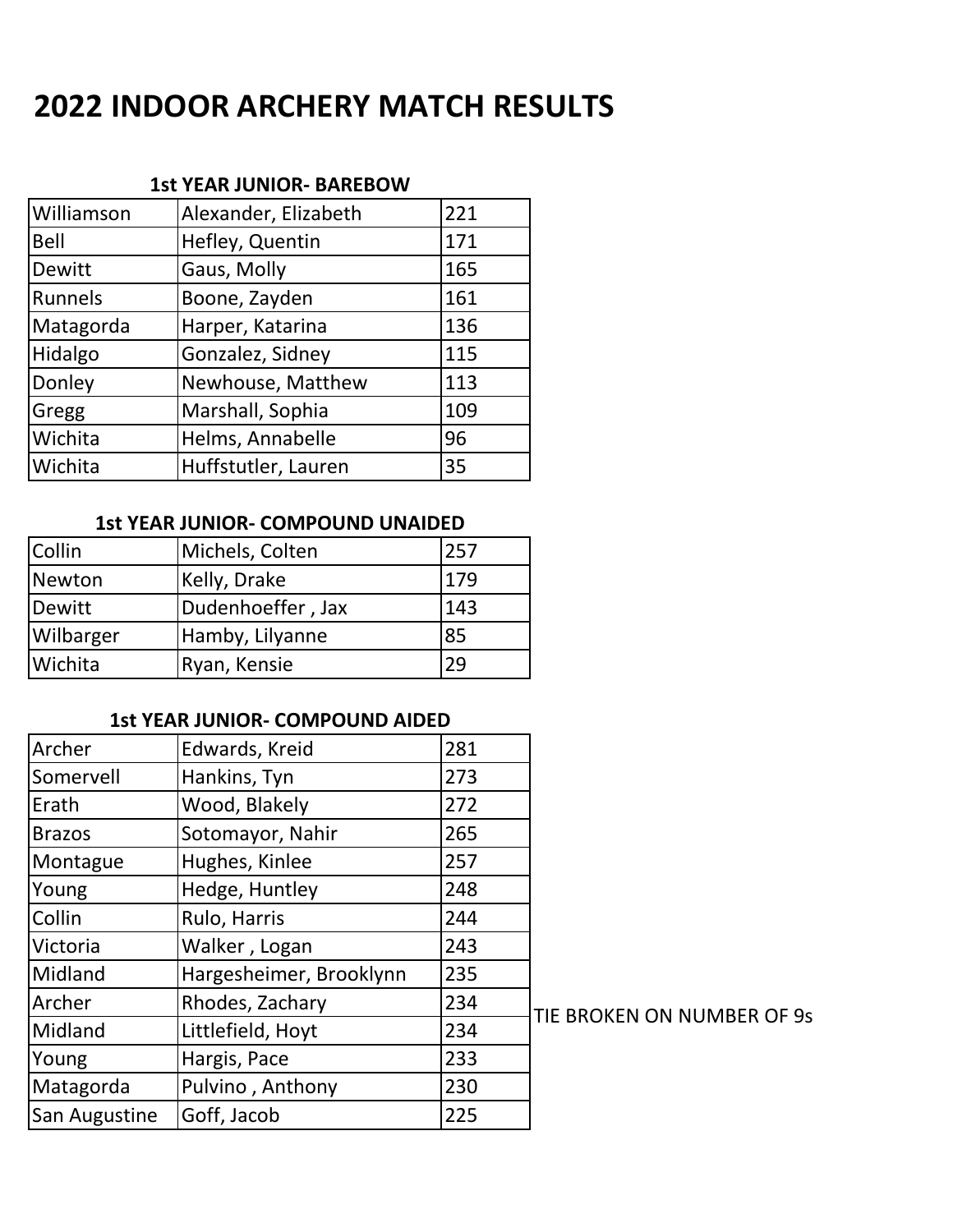| Archer           | Gallant, Luke          | 221 |                        |
|------------------|------------------------|-----|------------------------|
| Erath            | Freese, Travis         | 217 |                        |
| Midland          | Cowin II, Jason        | 215 |                        |
| Lavaca           | Manning, Jade          | 214 | TIE BROKEN ON NUMBER C |
| Archer           | Doyle, Luke            | 214 |                        |
| <b>Burnet</b>    | Deutsch, Claire        | 210 |                        |
| Andrews          | Gonzalez, Kailynn      | 207 |                        |
| Matagorda        | Alford, Ashley         | 204 |                        |
| Archer           | Tedrow, Brayden        | 203 |                        |
| Erath            | Damewood, Sydney       | 195 |                        |
| Angelina         | Parrott, John          | 194 |                        |
| Fort Bend        | Vann, Mason            | 192 |                        |
| Wilbarger        | Coffee, Reid           | 189 |                        |
| <b>Tom Green</b> | Halfmann, Mason        | 184 |                        |
| Howard           | Silva, Miles           | 182 |                        |
| Taylor           | Serna, Caleb           | 173 |                        |
| <b>Burnet</b>    | Deutsch, Jake          | 163 |                        |
| Palo Pinto       | Zinn, Mason            | 162 | TIE BROKEN ON NUMBER C |
| Andrews          | Dominguez, Easton      | 162 |                        |
| Wilson           | Van Der Heyden, Dennis | 160 |                        |
| Hood             | Goolsbee, Iris         | 155 |                        |
| Jackson          | Fojtik, Cort           | 154 |                        |
| Hood             | Goolsbee, Garrett      | 147 |                        |
| Jasper           | Martindale, Jase       | 141 |                        |
| Jackson          | Belicek, Brittan       | 132 |                        |
| Archer           | Rhodes, Charlee        | 130 |                        |
| Comanche         | Milburn, Jake          | 111 |                        |
| Guadalupe        | Baker, Colton          | 102 |                        |
| Andrews          | Boles, Bennett         | 53  |                        |
| Archer           | Clark, William         | 47  |                        |
| Young            | Nall, Braxton          | 34  |                        |

## OF Xs

### OF Xs

# **1st YEAR JUNIOR- NASP**

| Aransas           | Saegert, Jesse  | 279 |
|-------------------|-----------------|-----|
| Hunt              | Cummings, Trace | 235 |
| Henderson         | Ray, Cason      | 228 |
| <b>Palo Pinto</b> | Zinn, Mason     | 224 |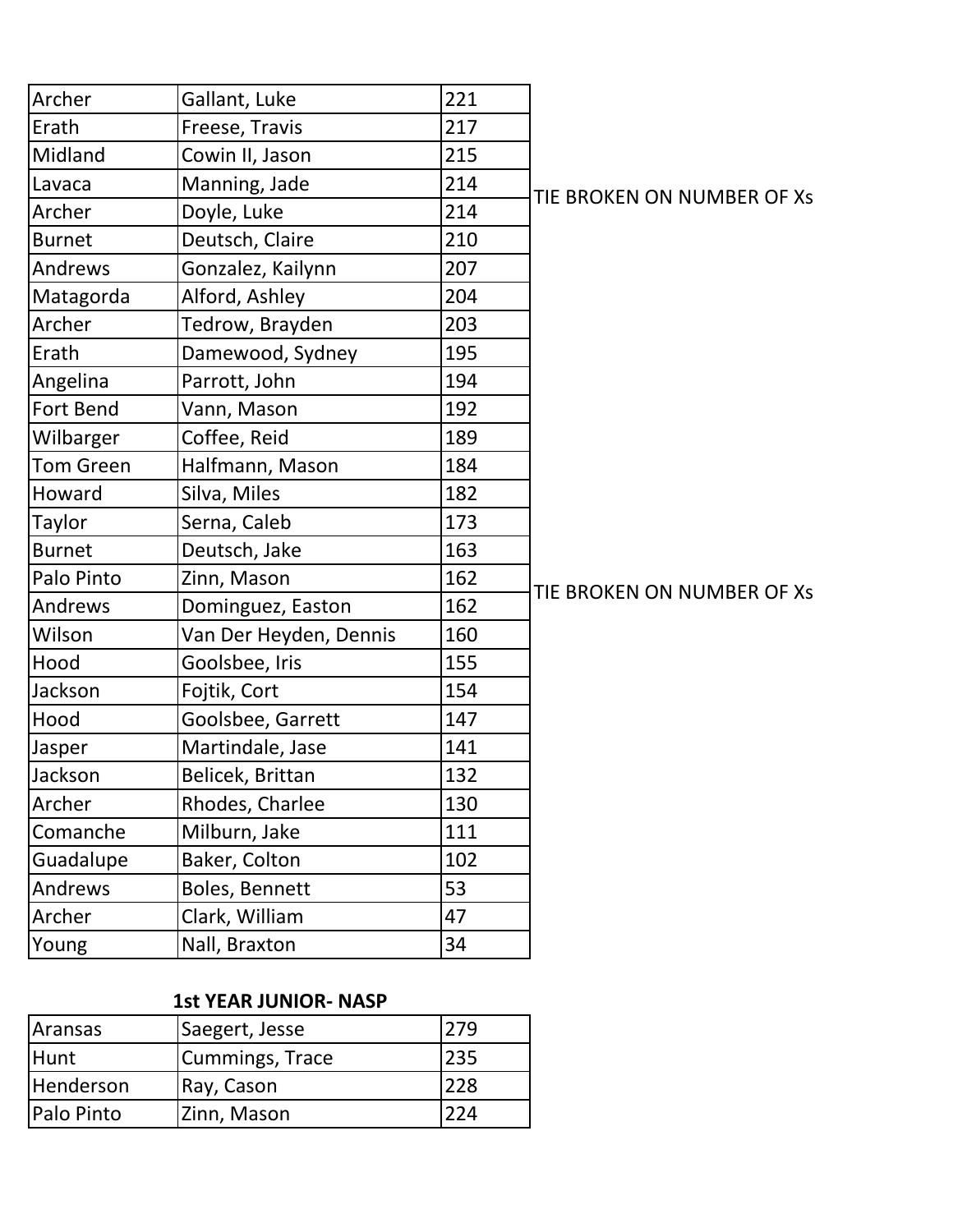| Pecos            | Allison, Scott         | 222 |                     |
|------------------|------------------------|-----|---------------------|
| Dewitt           | Pawlik, Everett        | 212 |                     |
| Wichita          | Williams, Branson      | 210 |                     |
| Cass             | Nelson, Charlotte      | 206 |                     |
| Hopkins          | Duffey, Roy            | 202 | <b>TIE BROKEN C</b> |
| Panola           | Petty, Joshua          | 202 |                     |
| Palo Pinto       | Erwin, Emmilyne        | 195 |                     |
| Wilson           | Van Der Heyden, Dennis | 188 |                     |
| Palo Pinto       | Hahs, Kason            | 188 | <b>TIE BROKEN C</b> |
| Donley           | Howard, Emma           | 188 |                     |
| Cass             | Nelson, Robert         | 187 |                     |
| Cass             | Boykin, Gracie         | 183 |                     |
| Palo Pinto       | Jackson, Kenneth       | 177 |                     |
| Howard           | Samsel, Creighan       | 173 |                     |
| Waller           | McElroy, Kaeleigh      | 168 | <b>TIE BROKEN C</b> |
| Henderson        | Baker, Miranda         | 168 |                     |
| Montgomery       | Nieuwoudt, Olivia      | 164 |                     |
| Cass             | Duck, Trenton          | 162 |                     |
| Crane            | Vargas, Stetson        | 161 |                     |
| Wilbarger        | Hays, Krista           | 158 |                     |
| Cass             | Ford, Kaylee           | 154 |                     |
| Uvalde           | Flores, Stormy         | 151 |                     |
| <b>Red River</b> | Mingus, Emilee         | 141 |                     |
| Mcculloch        | Powell, Colt           | 140 |                     |
| Wichita          | Golden, Briley         | 139 |                     |
| Crane            | Moore, Tatum           | 136 |                     |
| Uvalde           | Dorris, Tate           | 128 |                     |
| Young            | Davis, Braxton         | 119 |                     |
| Harrison         | James, Jace            | 110 |                     |
| Wichita          | Love, Leonard          | 96  |                     |
| Wichita          | Golden, Bailey         | 88  |                     |
| Crane            | Cummings, Layton       | 59  |                     |
|                  |                        |     |                     |

# ON NUMBER OF 10s

ON NUMBER OF 10s

# ON NUMBER OF 10s

#### **1st YEAR JUNIOR- RECURVE**

| Jackson           | Green, Wyatt | 160 |
|-------------------|--------------|-----|
| <b>IFreestone</b> | Brown, Lucas | 78  |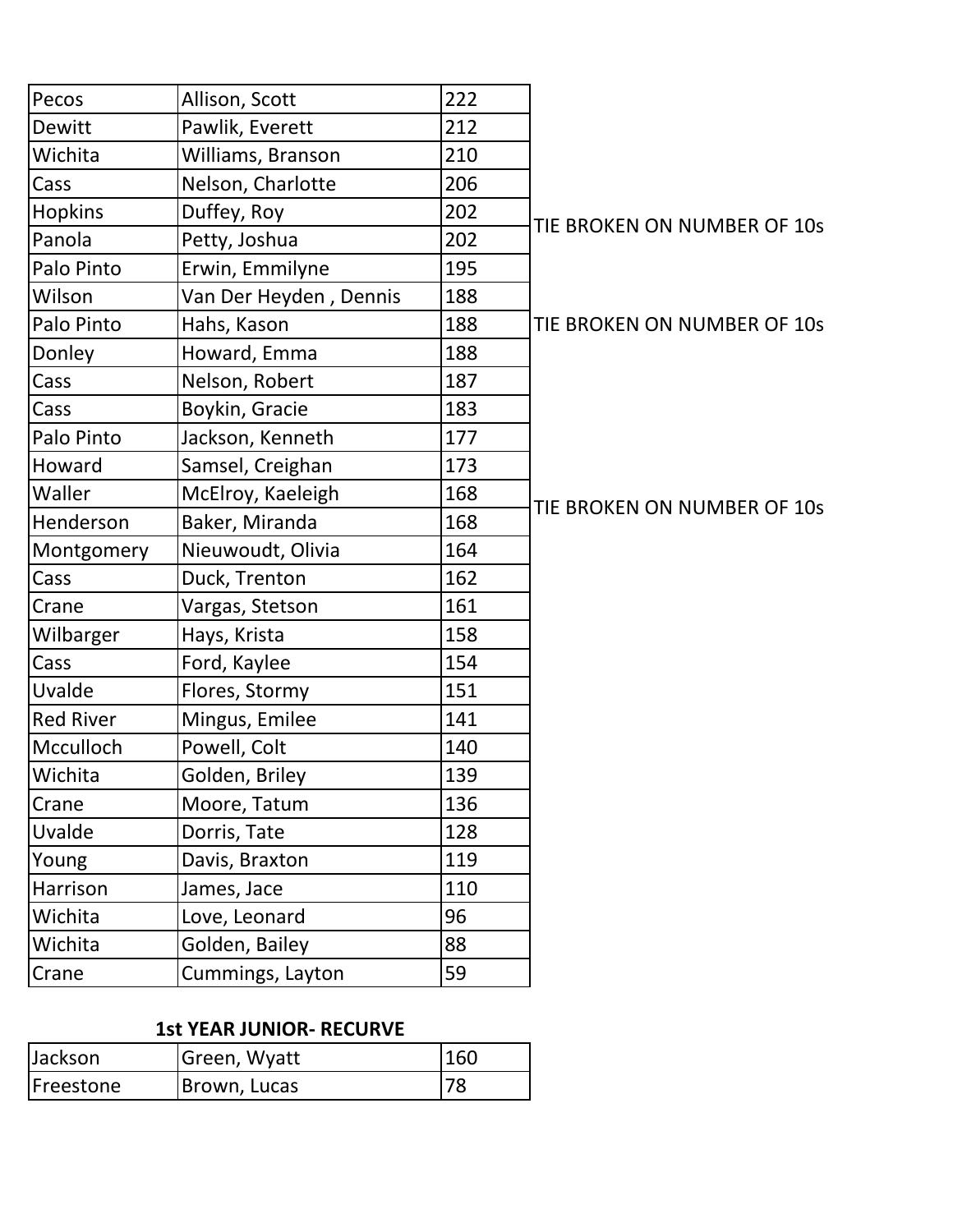#### **JUNIOR- BAREBOW**

| Victoria        | Rosas, Dean        | 416 |
|-----------------|--------------------|-----|
| <b>Victoria</b> | Aiken, Connor      | 366 |
| Victoria        | Reynolds, Sean     | 220 |
| Jim Wells       | Mercado, Gabriella | 192 |
| Jim Wells       | Saenz, Elena       | 128 |

## **JUNIOR- COMPOUND UNAIDED**

| Panola         | Pellham, Eli  | 140 |
|----------------|---------------|-----|
| <b>ILeon</b>   | Taylor, Levi  | 119 |
| Pecos          | Warren, James | 102 |
| <b>Wichita</b> | Josefy, Caydn | 88  |

# **JUNIOR- COMPOUND AIDED**

| Victoria      | Goehring, Connor     | 537 |                            |
|---------------|----------------------|-----|----------------------------|
| Hartley       | Dahl, Blaine         | 478 |                            |
| Harrison      | Thompson, Nash       | 466 |                            |
| Guadalupe     | Patterson, Hannah    | 464 |                            |
| Midland       | Hargesheimer, Blaire | 460 |                            |
| Calhoun       | Leiker, Kolt         | 459 |                            |
| Ector         | Wade, Asher          | 446 |                            |
| Jim Wells     | Benavides, Kaliana   | 456 | TIE BROKEN ON NUMBER OF XS |
| Parker        | Beasley, Makayla     | 424 |                            |
| Colorado      | Sternadel, Emily     | 419 |                            |
| Young         | Shields, Alden       | 412 |                            |
| Andrews       | Davis, Maggie        | 407 |                            |
| <b>Brazos</b> | Marsh, Hailey        | 400 |                            |
| Williamson    | Hall, Greyson        | 395 |                            |
| Andrews       | Serrano, Luke        | 390 |                            |
| Howard        | Jones, Colby         | 378 |                            |
| Williamson    | Fudge, Brodie        | 374 |                            |
| Panola        | Lofton, Remi         | 338 |                            |
| Archer        | Doyle, Kash          | 328 |                            |
| Walker        | Titzman, Levi        | 304 | TIE BROKEN ON NUMBER OF XS |
| Guadalupe     | Baker, Bailey        | 304 |                            |
| Crane         | Higareda, Octavio    | 294 |                            |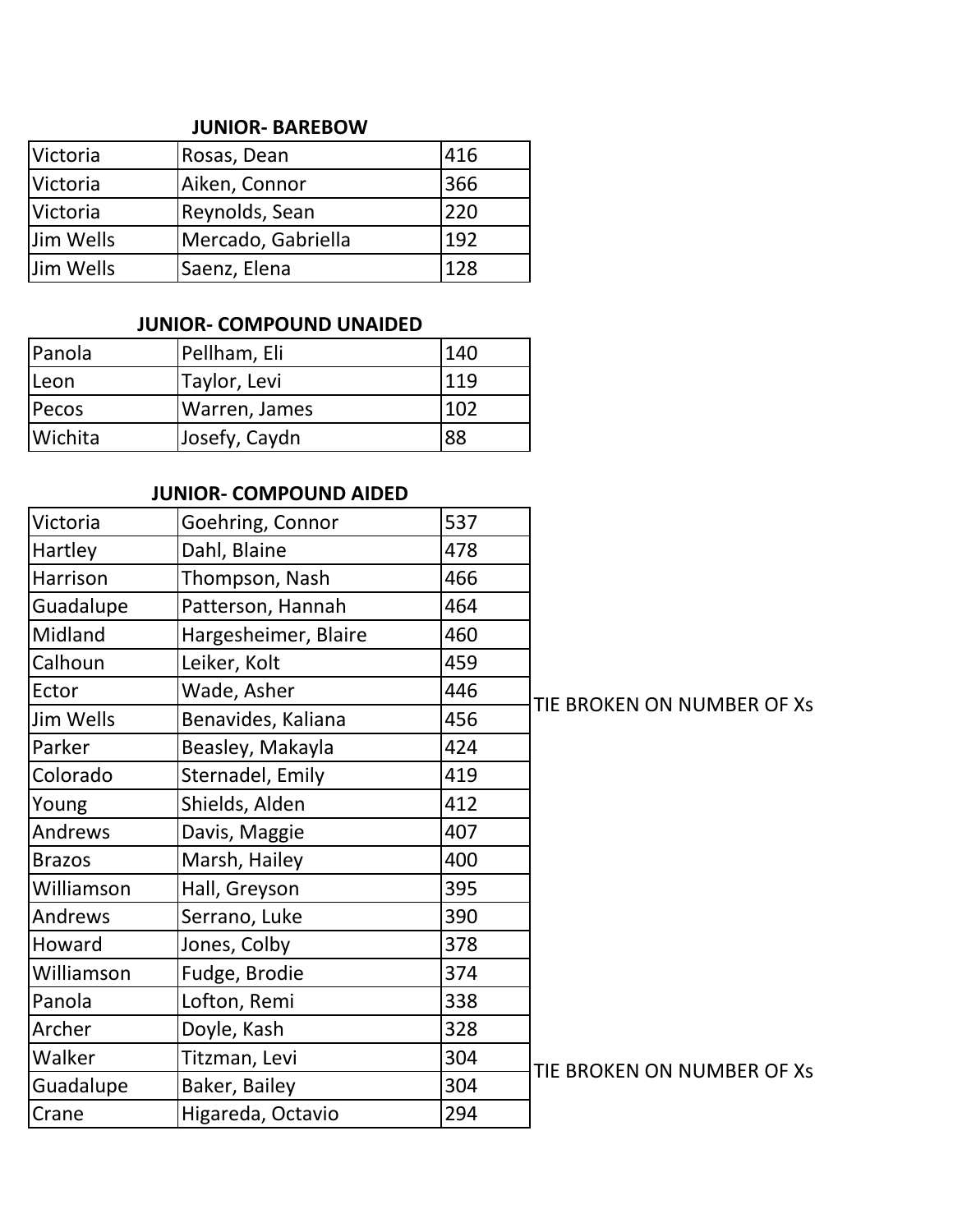| Somervell   | Ridings, Braxton | 285 |
|-------------|------------------|-----|
| Dewitt      | Myers, Taylin    | 270 |
| Erath       | Spoon, Harley    | 267 |
| Panola      | Williams, Cierra | 261 |
| <b>Bell</b> | Hefley, Lincoln  | 242 |
| Victoria    | Tomas, Beau      | 225 |
| Archer      | Thomas, Lauren   | 222 |
| Walker      | Titzman, Luke    | 200 |
| Jim Wells   | Pool, Grayson    | 165 |
| Collin      | Roland, Bailey   | 123 |
| Young       | Rose, Parker     | 116 |
| Andrews     | Rangel, Zalee    | 58  |

# **JUNIOR- NASP**

| Donley         | O'Keefe, Kutter        | 219 |
|----------------|------------------------|-----|
| Harrison       | Koehn, Kaleb           | 191 |
| Aransas        | Janak, Madeline        | 186 |
| Wichita        | Hollingsworth, Karissa | 171 |
| <b>Hopkins</b> | McCool, Bryce          | 145 |
| Wichita        | Nunnery, Caddo         | 76  |
| Wichita        | Ryan, Kinley           | 34  |

#### **JUNIOR- RECURVE**

| Dallas    | Kailukaitis, Jonathan | 141 |
|-----------|-----------------------|-----|
| Andrews   | Aubrey, Gabriel       | 101 |
| Jim Wells | Hinojosa, Emily       | 89  |

## **1st YEAR INTERMEDIATE- BAREBOW**

| <b>Bexar</b>    | Thompson, Aubray   | 348 |
|-----------------|--------------------|-----|
| <b>Victoria</b> | Stephens, Abigayle | 304 |
| Hidalgo         | De La Rosa, Haley  | 103 |
| <b>Pecos</b>    | Sheffield, Jami    | 13  |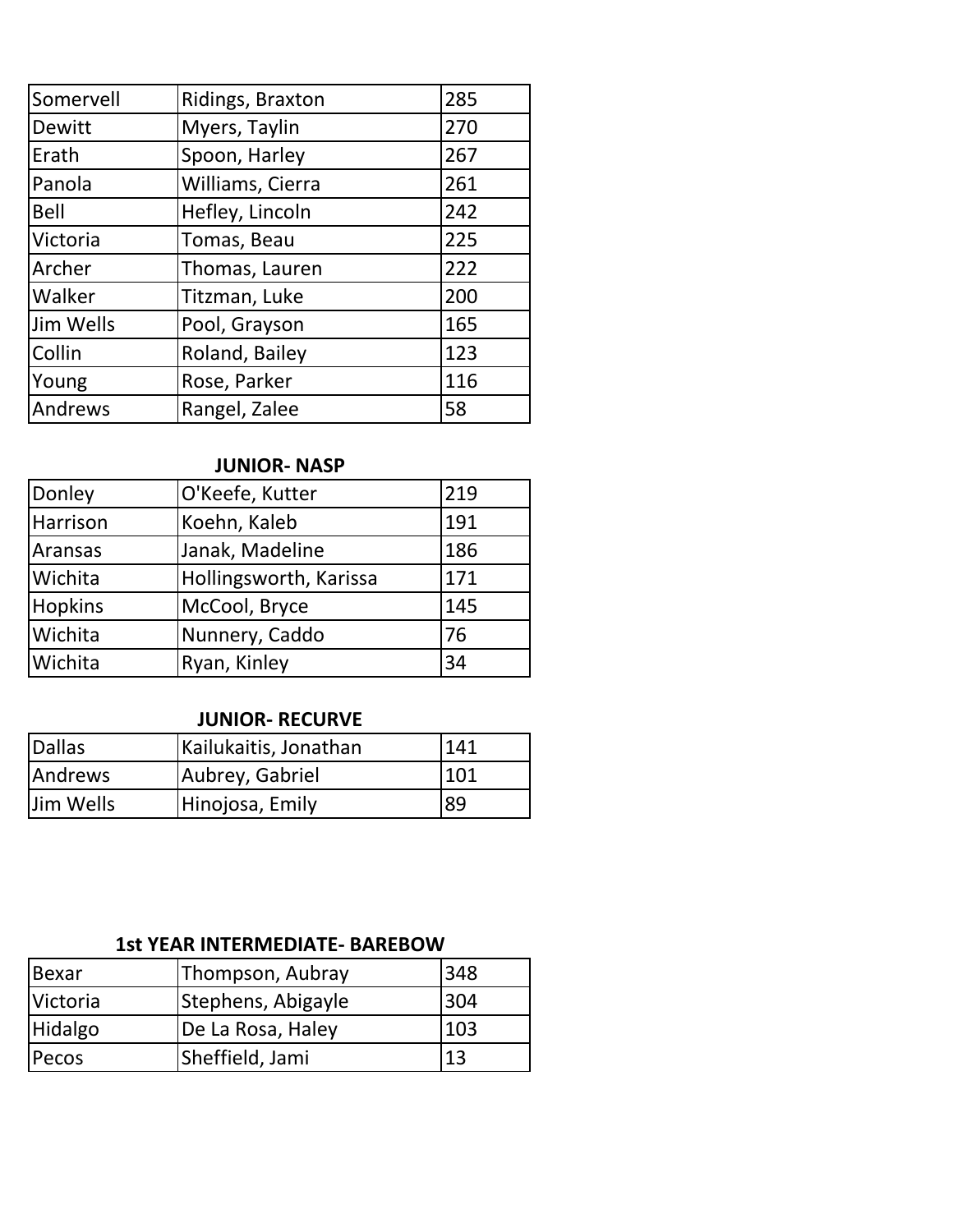| Midland          | Hargesheimer, Beckett | 548 |
|------------------|-----------------------|-----|
| Palo Pinto       | Pennington, Lane      | 509 |
| <b>Tom Green</b> | Halfmann, Conner      | 482 |
| Victoria         | DeBord, Kaid          | 476 |
| Archer           | Pepps, Paxton         | 455 |
| Calhoun          | Dowell, Emma          | 437 |
| <b>Hopkins</b>   | Mason, William        | 419 |
| Archer           | Oliver, Justin        | 411 |
| Palo Pinto       | Zinn, Michael         | 408 |
| Panola           | Hicks, Aden           | 400 |
| Henderson        | Kent, Elizabeth       | 384 |
| Grayson          | Franklin, Zaryiah     | 382 |
| <b>Tom Green</b> | Modawell, Luke        | 374 |
| Victoria         | Speer, Bryton         | 374 |
| Collin           | Johnson, Liam         | 368 |
| Palo Pinto       | Johnson, Case         | 340 |
| Lavaca           | Manning, Wade         | 337 |
| Young            | Cason, Amber          | 308 |
| Hunt             | Rice, Seth            | 272 |
| Dewitt           | Hiles, Cadan          | 243 |
| Runnels          | Boone, Kenya          | 242 |
| <b>Hopkins</b>   | Rich, Hunter          | 238 |
| Archer           | Gallant, Charlotte    | 212 |
| Ector            | Carrillo, Preston     | 205 |
| Tarrant          | Thomas, Madison       | 179 |
| Young            | Hysmith, Allison      | 136 |
| Collin           | Johnson, Zane         | 76  |
| Archer           | Conrad, Taylor        | 57  |
| Jasper           | Wade, Cason           | 26  |

TIE BROKEN ON NUMBER OF Xs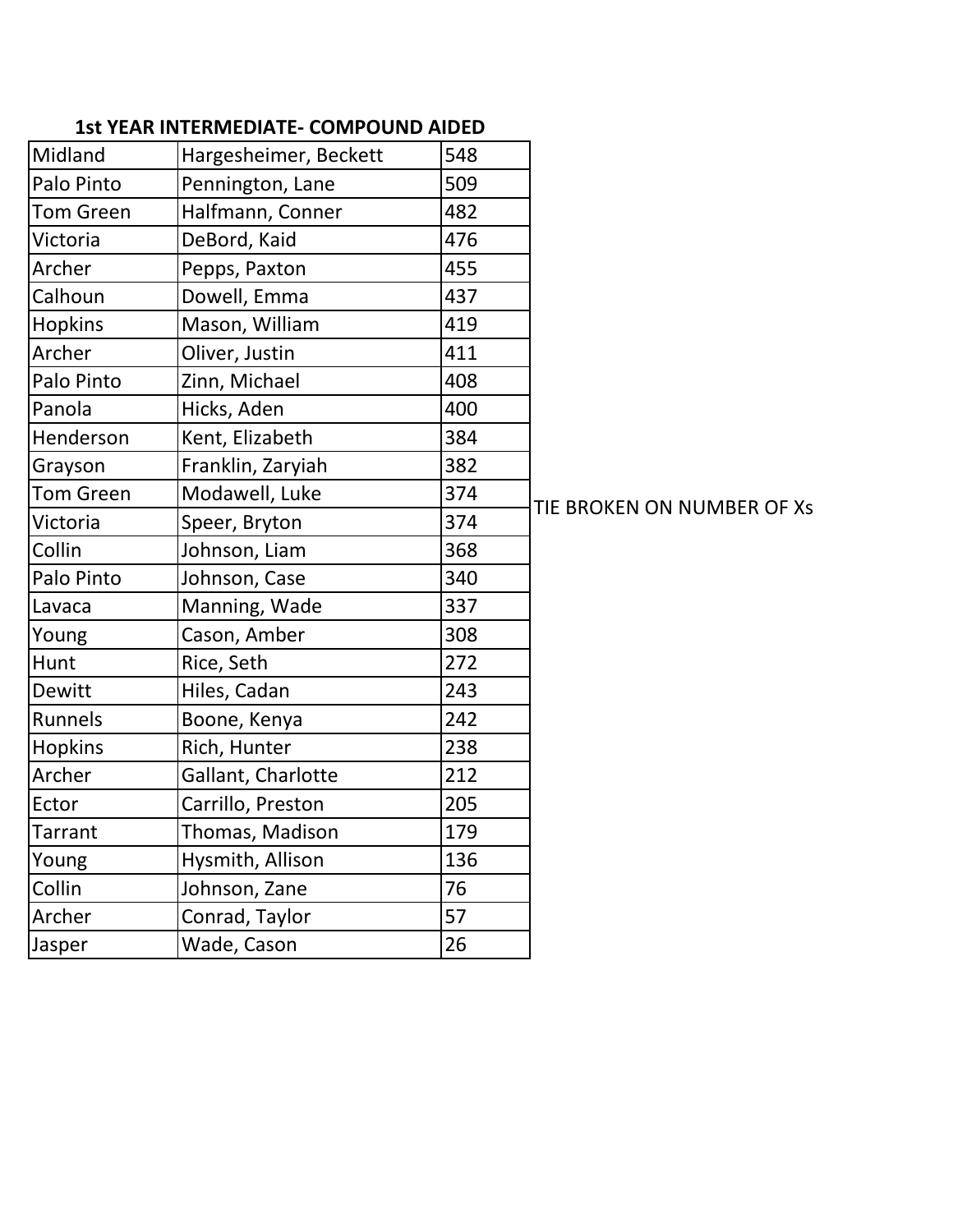|  |  |  | <b>1st YEAR INTERMEDIATE- NASP</b> |  |  |
|--|--|--|------------------------------------|--|--|
|--|--|--|------------------------------------|--|--|

| Palo Pinto | Zinn, Michael          | 390 |
|------------|------------------------|-----|
| Young      | Espinosa, Charles      | 374 |
| Donley     | Howard, George "Ronan" | 348 |
| Dewitt     | Hiles, Madelynn        | 305 |
| Panola     | Whitehead, Brody       | 244 |
| Palo Pinto | Pennington, Lane       | 231 |
| Hunt       | Johnson, Sarah         | 185 |
| Young      | Gannon, Lance          | 183 |
| Palo Pinto | Johnson, Case          | 166 |
| Palo Pinto | Erwin, Izabella        | 141 |
| Panola     | Petty, James           | 137 |
| Wilbarger  | Widing, Briley         | 126 |
| Hunt       | Johnson, Alexa         | 108 |
| Palo Pinto | Sparks, Kayden         | 99  |
| Freestone  | Brown, Hannah          | 31  |

### **1st YEAR INTERMEDIATE- RECURVE**

| Hidalgo  | Martinez, Megan | 156 |
|----------|-----------------|-----|
| Mclennan | Ramirez, Kane   | 29  |

#### **INTERMEDIATE- BAREBOW**

| Van Zandt    | Kole, Tj          | 470 |
|--------------|-------------------|-----|
| Anderson     | Smith, Austin     | 466 |
| Williamson   | Fudge, Riley      | 406 |
| Victoria     | Feuerbacher, Levi | 382 |
| Dewitt       | Keller, Caleb     | 371 |
| Aransas      | Janak, Elizabeth  | 366 |
| Jim Wells    | Fisher, Molly     | 348 |
| Hidalgo      | Brister, Paige    | 322 |
| Johnson      | Rantala, Cody     | 272 |
| <b>Ellis</b> | Baker, Aubree     | 267 |
| Mcmullen     | Garza, Levi       | 206 |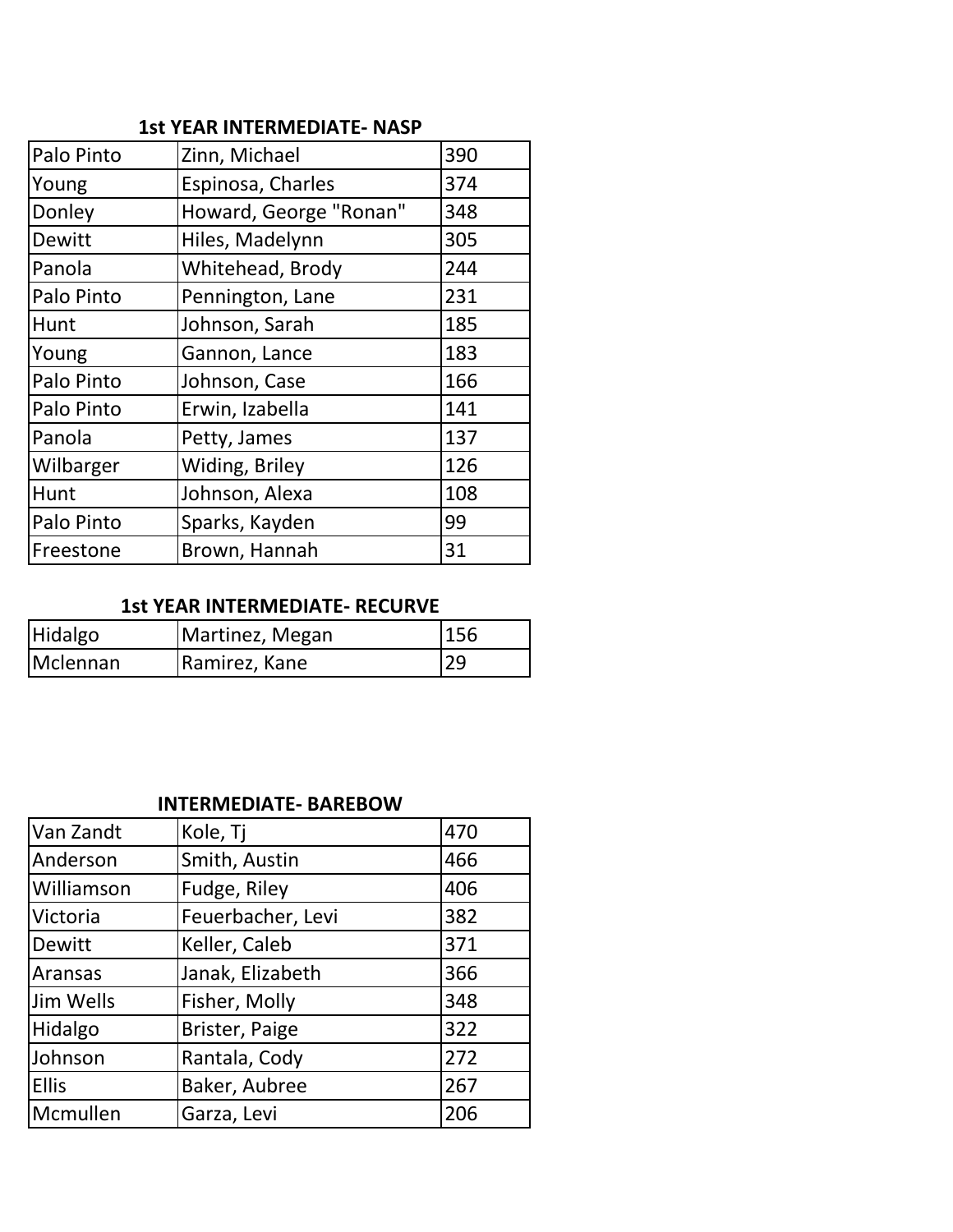| Jim Wells | Mercado, Ariella  | 191 |
|-----------|-------------------|-----|
| Donley    | Bell, Kyler       | 183 |
| Wilson    | Hajovsky, Conner  | 177 |
| Freestone | Haigler, Dafne    | 120 |
| Jim Wells | Ragland, Benjamin | 90  |

# **INTERMEDIATE- COMPOUND UNAIDED**

| <b>Tarrant</b> | Parker, Drew       | 452 |
|----------------|--------------------|-----|
| Newton         | Herrington, Josiah | 137 |
| Donley         | McCurdy, Emily     | 120 |
| Wichita        | Helms, Miley       | 116 |

# **INTERMEDIATE- COMPOUND AIDED**

| San Patricio     | Algueseva, Dax     | 592 |     |
|------------------|--------------------|-----|-----|
| Erath            | Wood, Barrett      | 586 |     |
| Liberty          | Hughs, Noah        | 569 |     |
| Guadalupe        | Atzger, Caiden     | 557 |     |
| Pecos            | Noelke, Khloe      | 556 |     |
| Collin           | Roland, Landon     | 546 |     |
| Bell             | Hefley, Brennan    | 543 |     |
| <b>Jim Wells</b> | Williamson, Nolan  | 542 |     |
| Midland          | Kelley III, Joseph | 525 |     |
| Colorado         | Grissom, Keegan    | 524 | TII |
| Guadalupe        | Arredondo, Steven  | 524 |     |
| Crane            | Trahan, Aiden      | 523 |     |
| Andrews          | Cathey, Hunter     | 517 |     |
| Matagorda        | Alford, Makayla    | 512 |     |
| Archer           | Neal, Kreede       | 511 |     |
| Walker           | Shackelford, Adam  | 510 |     |
| Young            | Rogers, Caleb      | 508 |     |
| Uvalde           | Dorris, Brynnan    | 499 |     |
| Young            | Seyler, Raylie     | 495 |     |
| Andrews          | Hill, Drake        | 460 |     |
| Parker           | Maloy, Aiden       | 459 |     |
| <b>Brazos</b>    | Marsh, Kali        | 454 |     |
| <b>Dickens</b>   | Beshirs, Rylynn    | 448 |     |

**E BROKEN ON NUMBER OF Xs**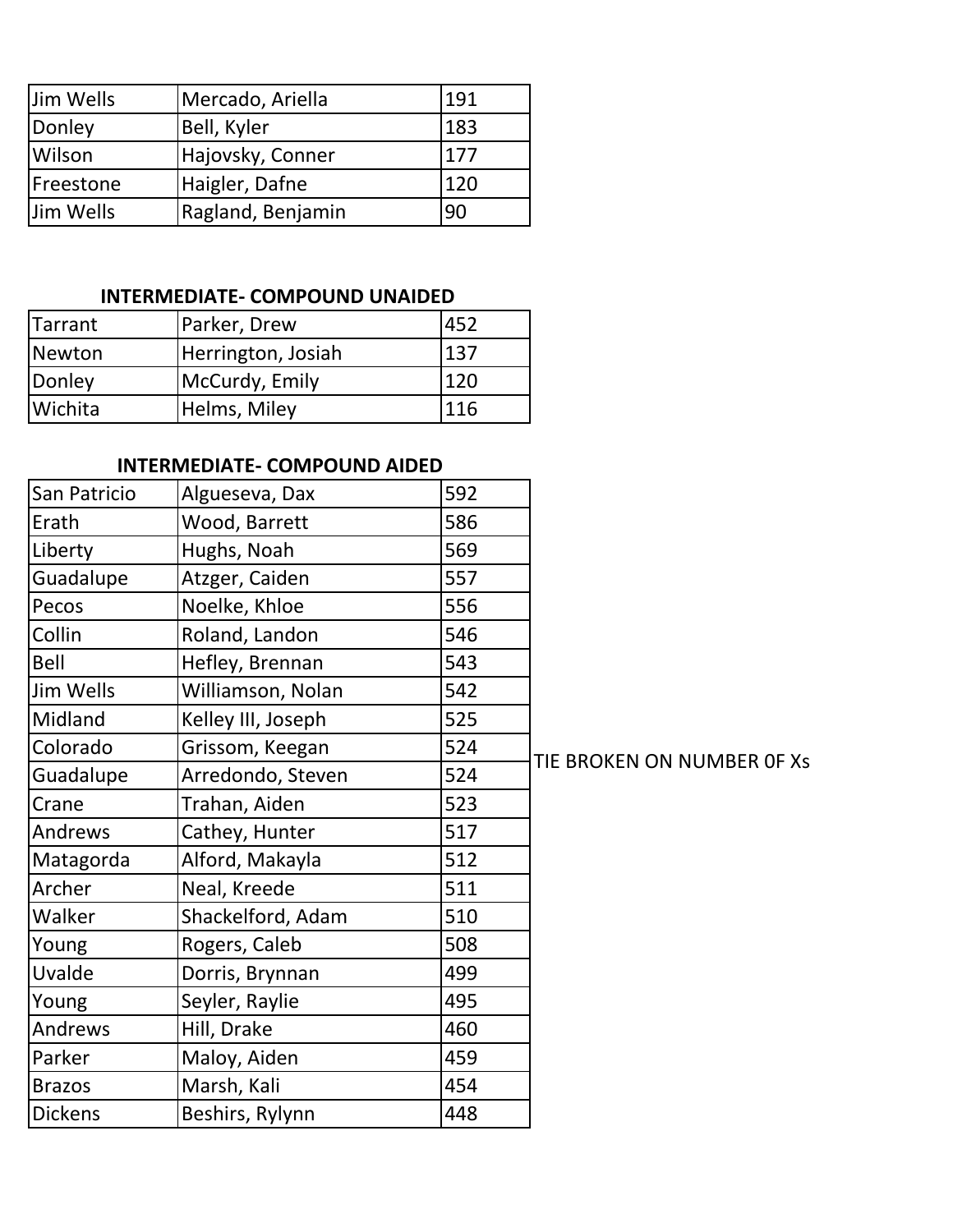| Ector     | Davila, Iliana     | 447 |
|-----------|--------------------|-----|
| Howard    | Jones, Brycen      | 445 |
| Jackson   | Reid, Jocelynn     | 443 |
| Winkler   | Boehler, Nathan    | 435 |
| Armstrong | Britten, Shelby    | 434 |
| Gregg     | Whatley, Teryn     | 432 |
| Andrews   | Hamilton, Lake     | 418 |
| Collin    | Rulo, Grady        | 416 |
| Henderson | Baker, David       | 409 |
| Hartley   | Jennings, Ethan    | 404 |
| Harrison  | Plemmons, Carson   | 402 |
| Crane     | Williams, Emma     | 378 |
| Matagorda | Hjorth, Hannah     | 360 |
| Panola    | Pierce, Kirsten    | 342 |
| Collin    | Glosson, Kylee     | 314 |
| Cameron   | Copeland, Cooper   | 303 |
| Pecos     | Warren, Samuel     | 287 |
| Collin    | Finley, JohnPaul   | 287 |
| Cass      | Gunn, Jayvin       | 283 |
| Waller    | McElroy, Emmalyn   | 265 |
| Wichita   | Hobart, Joseph     | 262 |
| Jasper    | Ybarbo, Kylie      | 236 |
| Somervell | Wilson, Kirstyn    | 229 |
| Erath     | Spoon, Christopher | 223 |
| Archer    | Jones, Mackenzie   | 195 |
| Crane     | Snow, Gracie       | 194 |

TIE BROKEN ON NUMBER OF Xs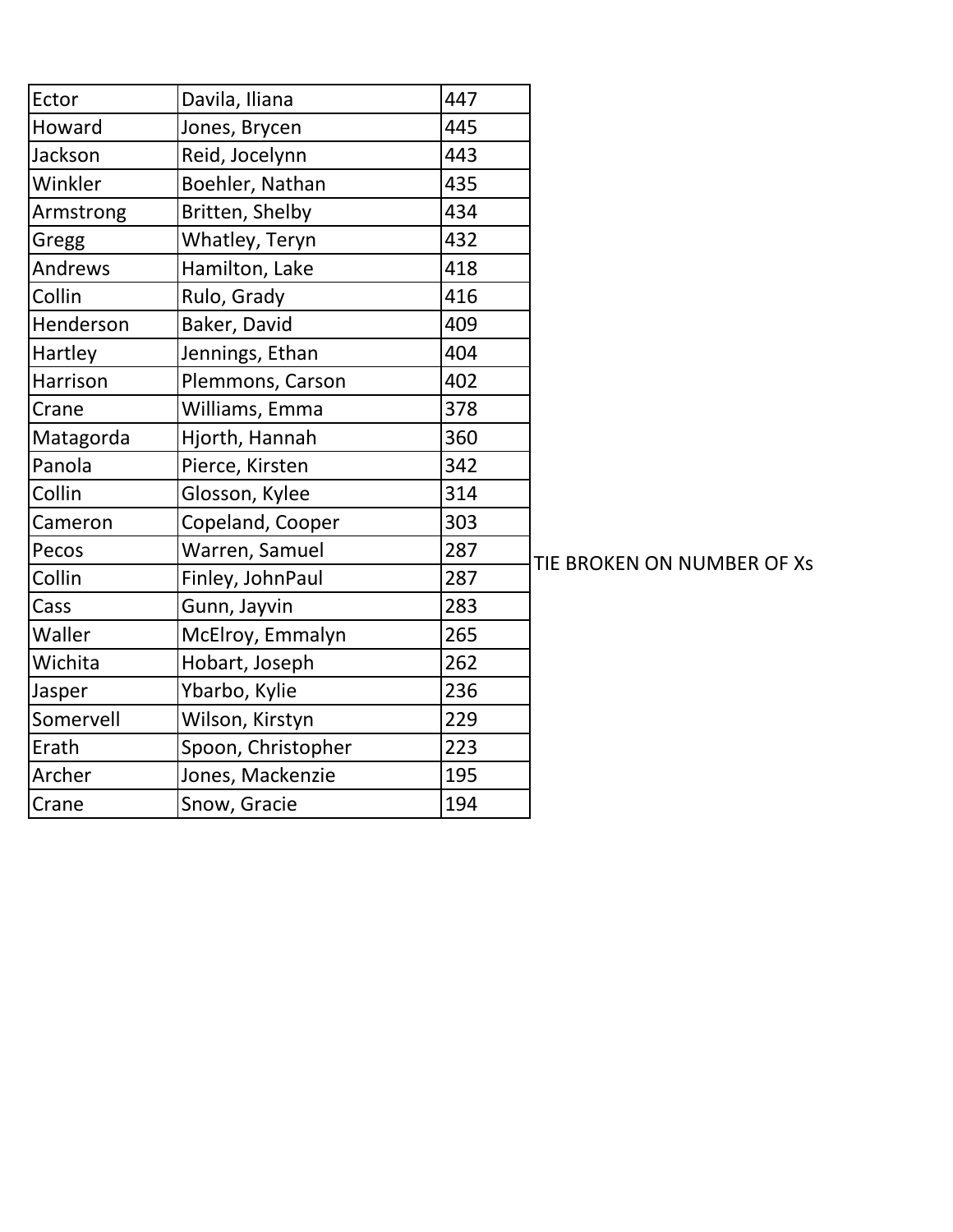#### **INTERMEDIATE- NASP**

| Colorado       | Gonzales, William | 414 |
|----------------|-------------------|-----|
| Wichita        | Hobert, Joseph    | 399 |
| Jim Wells      | Pool, Wesleigh    | 382 |
| Lee            | Wise, Paizley     | 366 |
| <b>Nueces</b>  | Faske, Jeorge     | 365 |
| Crane          | Trahan, Aiden     | 347 |
| <b>Hopkins</b> | Reyes, Marilena   | 342 |
| Cass           | Swedoski, Summer  | 326 |
| Wichita        | Cason, Ethan      | 319 |
| <b>Baylor</b>  | Moore, Tanner     | 296 |
| Jim Wells      | Pool, Ethan       | 279 |
| <b>Cass</b>    | Huett, Weston     | 275 |
| <b>Dallas</b>  | Schon, Jakub      | 241 |
| Cass           | Sanders, Hudson   | 228 |
| Harrison       | Koehn, Kolten     | 227 |
| <b>Crane</b>   | Hickman, Connor   | 217 |
| Crane          | Martin, Hannah    | 130 |

### **INTERMEDIATE- RECURVE**

| <b>Harris</b> | Pena, Alexis         | 485 |
|---------------|----------------------|-----|
| <b>Dallas</b> | Kailukaitis, Abigail | 409 |
| Victoria      | Feuerbacher, Amry    | 396 |
| Wilbarger     | Reitenour, Gunnar    | 311 |
| Jim Wells     | Hinojosa, Cyreniah   | 196 |

## **1st YEAR SENIOR- BAREBOW**

| Hood         | Burdick, Grace    | 302 |
|--------------|-------------------|-----|
| <b>Bexar</b> | Thompson, Mathew  | 235 |
| Tom Green    | Martinez, Zoe     | 110 |
| Wilbarger    | Nabors, Alyssa    | 87  |
| Gregg        | Varnado, Stanford | 48  |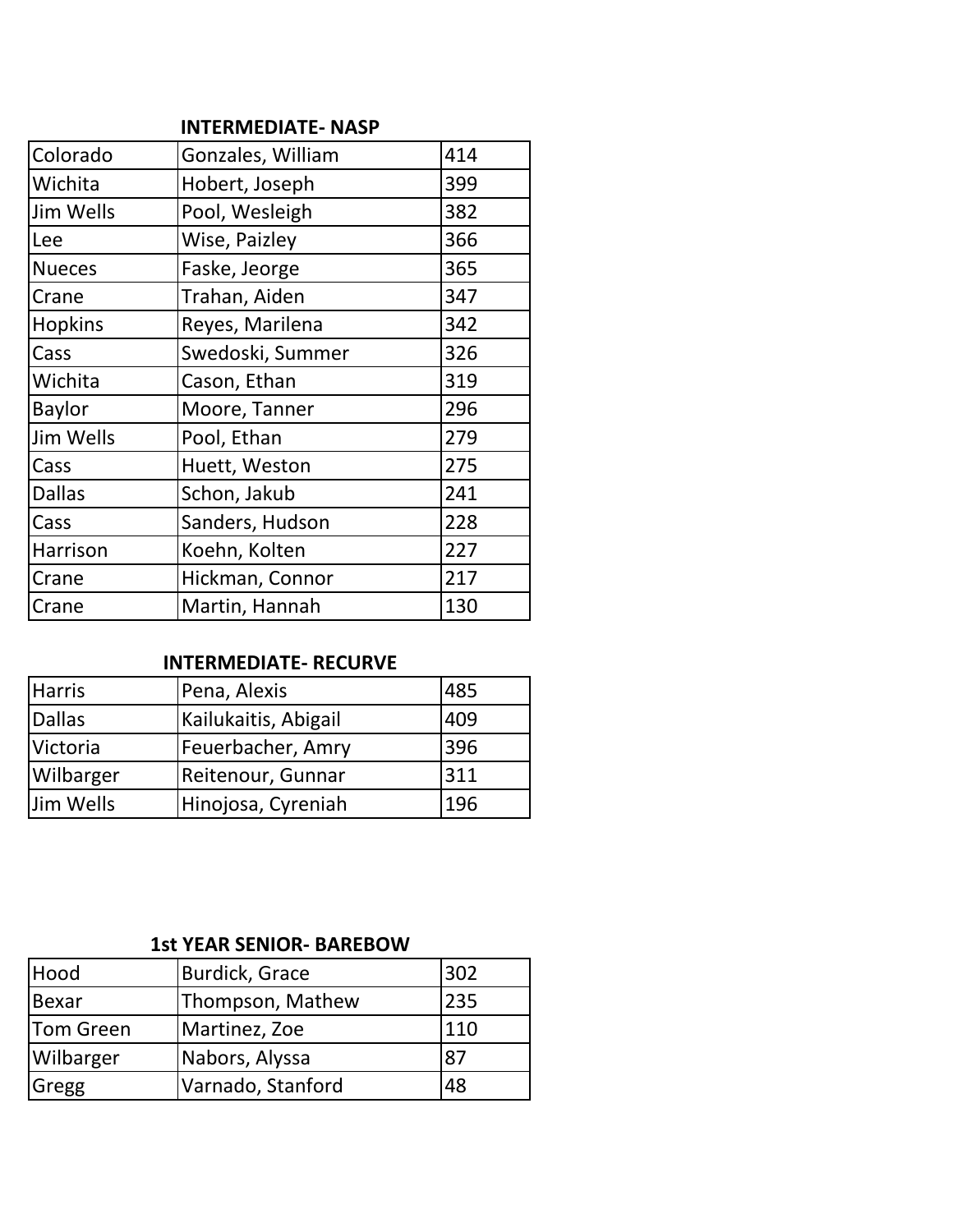## **1st YEAR SENIOR- COMPOUND AIDED**

| <b>Brazos</b> | Cosyleon, Thalia | 546 |
|---------------|------------------|-----|
| <b>Brazos</b> | Cosyleon, Yelena | 482 |
| Wilbarger     | Nabors, Alyssa   | 373 |
| Mcmullen      | Morales, Emily   | 279 |

#### **1st YEAR SENIOR- NASP**

| Waller     | Vasek, Kaleb      | 403 |
|------------|-------------------|-----|
| Waller     | Peters, Darian    | 326 |
| Dewitt     | Hiles, Tabitha    | 280 |
| Jasper     | Smithson, Brooke  | 243 |
| Palo Pinto | Jackson, Rylea    | 168 |
| Gregg      | Varnado, Sarafina | 102 |

#### **SENIOR- BAREBOW**

| Victoria         | Aiken, Laney        | 463 |
|------------------|---------------------|-----|
| Victoria         | Jentsch, Sarah Kate | 408 |
| Hidalgo          | Brister, Ian        | 403 |
| Victoria         | Van Meter, Lydia    | 374 |
| Hidalgo          | Ramirez, Sara       | 370 |
| Colorado         | Hilley, Abigail     | 335 |
| Williamson       | Cummins, Audrey     | 321 |
| <b>Bexar</b>     | Henderson, Gavin    | 299 |
| <b>Brooks</b>    | Vargas, Jadyn       | 296 |
| Wilson           | Hajovsky, Hayden    | 285 |
| <b>Dallas</b>    | Schmiel, Ruth       | 284 |
| <b>Jim Wells</b> | Madison, Ethan      | 270 |
| Collin           | Roland, Avery       | 262 |
| Henderson        | Corley, Shelton     | 178 |
| Hidalgo          | Ramirez, Erick      | 172 |
| Donley           | Turner, Fayde       | 160 |
| <b>Scurry</b>    | Thomas, Corey       | 71  |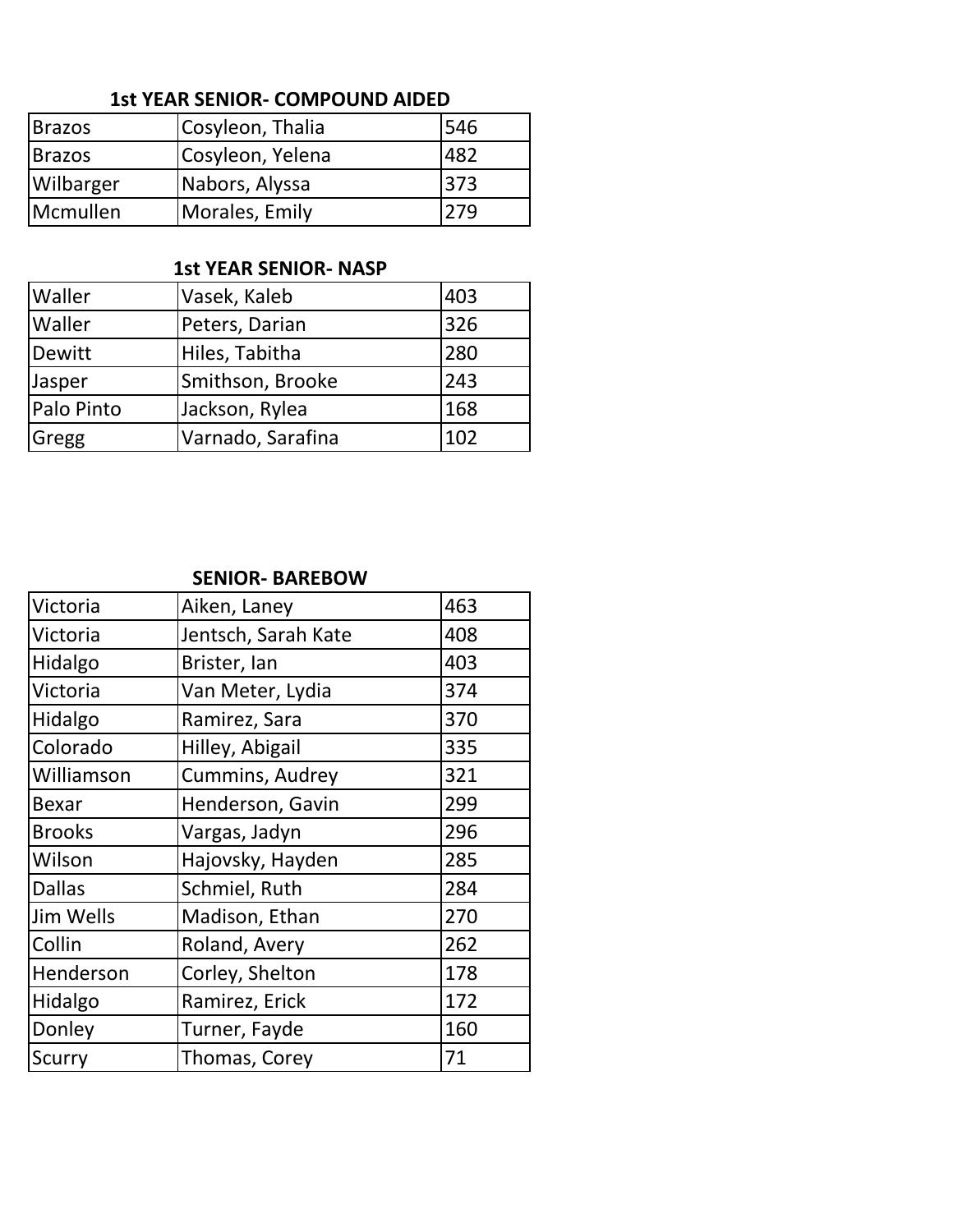#### **SENIOR- COMPOUND UNAIDED**

| Aransas | Miller, Samuel | 379 |
|---------|----------------|-----|
|---------|----------------|-----|

# **SENIOR- COMPOUND AIDED**

| Callahan         | Wrinkle, Logan       | 592 |                            |
|------------------|----------------------|-----|----------------------------|
| Live Oak         | Woelfel, Brannan     | 590 | TIE BROKEN ON NUMBER OF XS |
| Anderson         | Honeycutt, Bayli     | 590 |                            |
| Calhoun          | Harkey, Levi         | 584 |                            |
| Walker           | Wood, Madison        | 576 |                            |
| Hartley          | Dahl, Blair          | 575 |                            |
| Midland          | Willhite, Preston    | 573 |                            |
| Howard           | Kelley, Erynn        | 572 |                            |
| Somervell        | Hankins, Creedence   | 567 |                            |
| Victoria         | Purcell, Ellianna    | 566 |                            |
| Jim Wells        | Migura, Wyatt        | 565 |                            |
| Midland          | Garcia, Delilah      | 557 |                            |
| Wichita          | Li, Ethan            | 555 |                            |
| Armstrong        | Britten, Abigail     | 552 |                            |
| Lee              | Krause, Bryce        | 549 | TIE BROKEN ON NUMBER OF Xs |
| Scurry           | Beights, Kyle        | 549 |                            |
| Hunt             | Phillips, Lucas      | 548 |                            |
| Swisher          | Thornton, Dalton     | 545 |                            |
| Victoria         | Nunez, Cody          | 544 |                            |
| <b>Brazos</b>    | Marsh, Ryan          | 543 |                            |
| Tom Green        | Mayben, Joshua       | 542 | TIE BROKEN ON NUMBER OF XS |
| <b>Jim Wells</b> | Pena, Adam           | 542 |                            |
| Victoria         | Kirkpatrick, Tyler   | 528 |                            |
| Jim Wells        | Pena, Hannah         | 527 |                            |
| <b>Jim Wells</b> | Benavides, Kattarina | 524 |                            |
| Howard           | Gordon, Brynlea      | 517 |                            |
| <b>Nueces</b>    | Faske, Jack          | 516 | TIE BROKEN ON NUMBER OF XS |
| Jim Wells        | Landrum, Darin       | 516 |                            |
| Lee              | Dowell, John         | 515 |                            |
| Victoria         | Weber, Landon        | 506 |                            |
| <b>Brazos</b>    | Dominy, Reily        | 496 | TIE BROKEN ON NUMBER OF Xs |
| Comanche         | Johnson, Allyson     | 496 |                            |
| Howard           | Jones, Katie         | 487 |                            |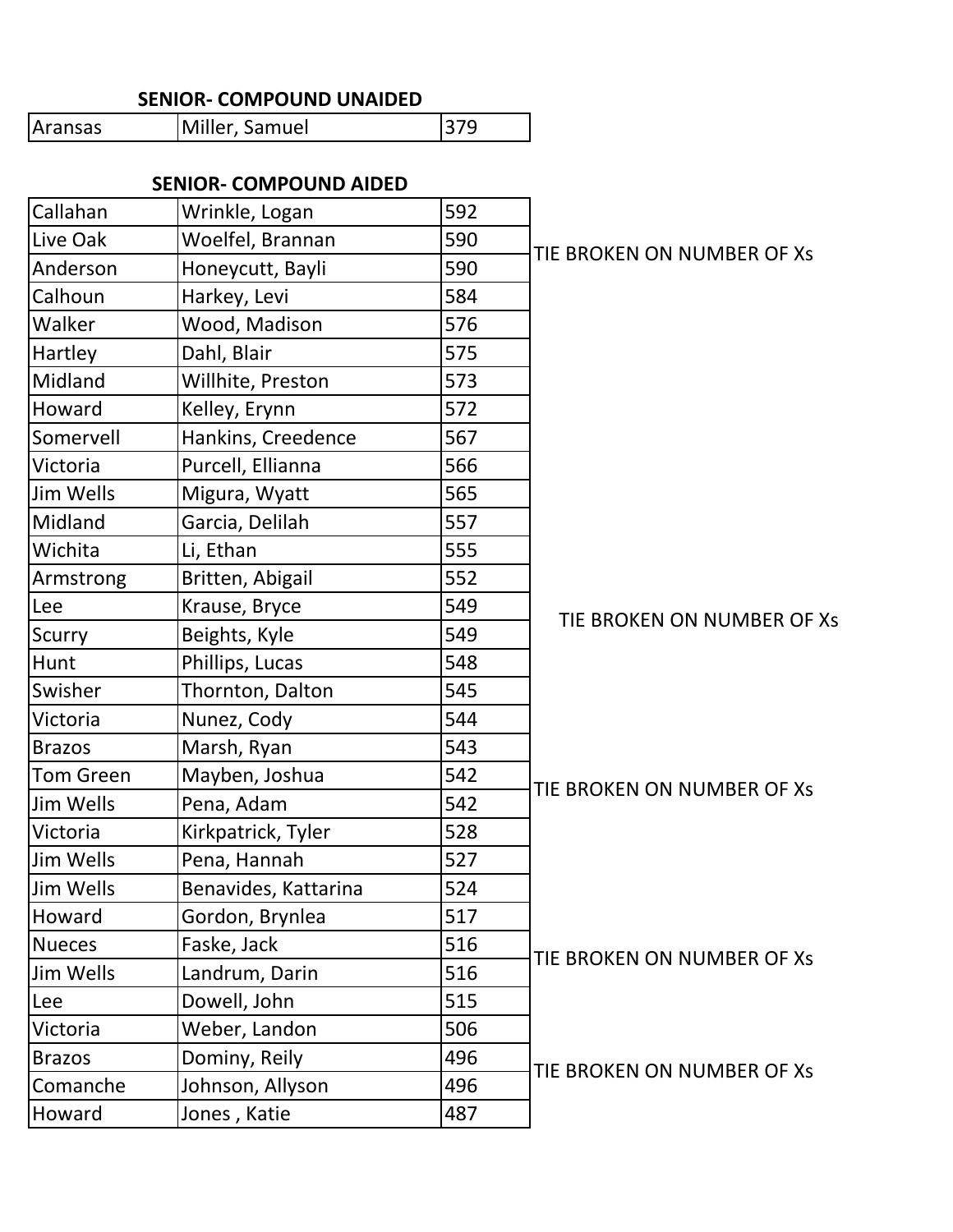| Anderson      | Stout, Addison      | 485 |
|---------------|---------------------|-----|
| Jasper        | Teague, Isaac       | 475 |
| Cass          | Swedoski, Jordan    | 460 |
| Dewitt        | Cowey, Kassidy      | 451 |
| Dewitt        | Rios, Brianna       | 450 |
| Goliad        | Merklinger, Hannah  | 447 |
| <b>Nueces</b> | Atwater, Chloe      | 445 |
| Witchita      | Donaghey, Nathaniel | 429 |
| Hood          | Davis, Nolan        | 429 |
| Victoria      | Pletcher, Rylan     | 427 |
| Dewitt        | Cowey, Kaylynn      | 426 |
| Jones         | Terry, Lawton       | 423 |
| Ward          | Carter, Zachary     | 408 |
| Erath         | Powell, Corbin      | 402 |
| Hood          | Davis, Maximus      | 374 |
| Midland       | Vickery, Benton     | 372 |
| <b>Brazos</b> | Garcia, Aiyanna     | 369 |
| Collin        | Glosson, Kadance    | 359 |
| Panola        | Rickards, Ashton    | 234 |
| Calhoun       | Sanchez, Elanah     | 221 |
| Mcculloch     | Watts, Christina    | 144 |
| Pecos         | Ontiveros, Jazlin   | 34  |

TIE BROKEN ON NUMBER OF Xs